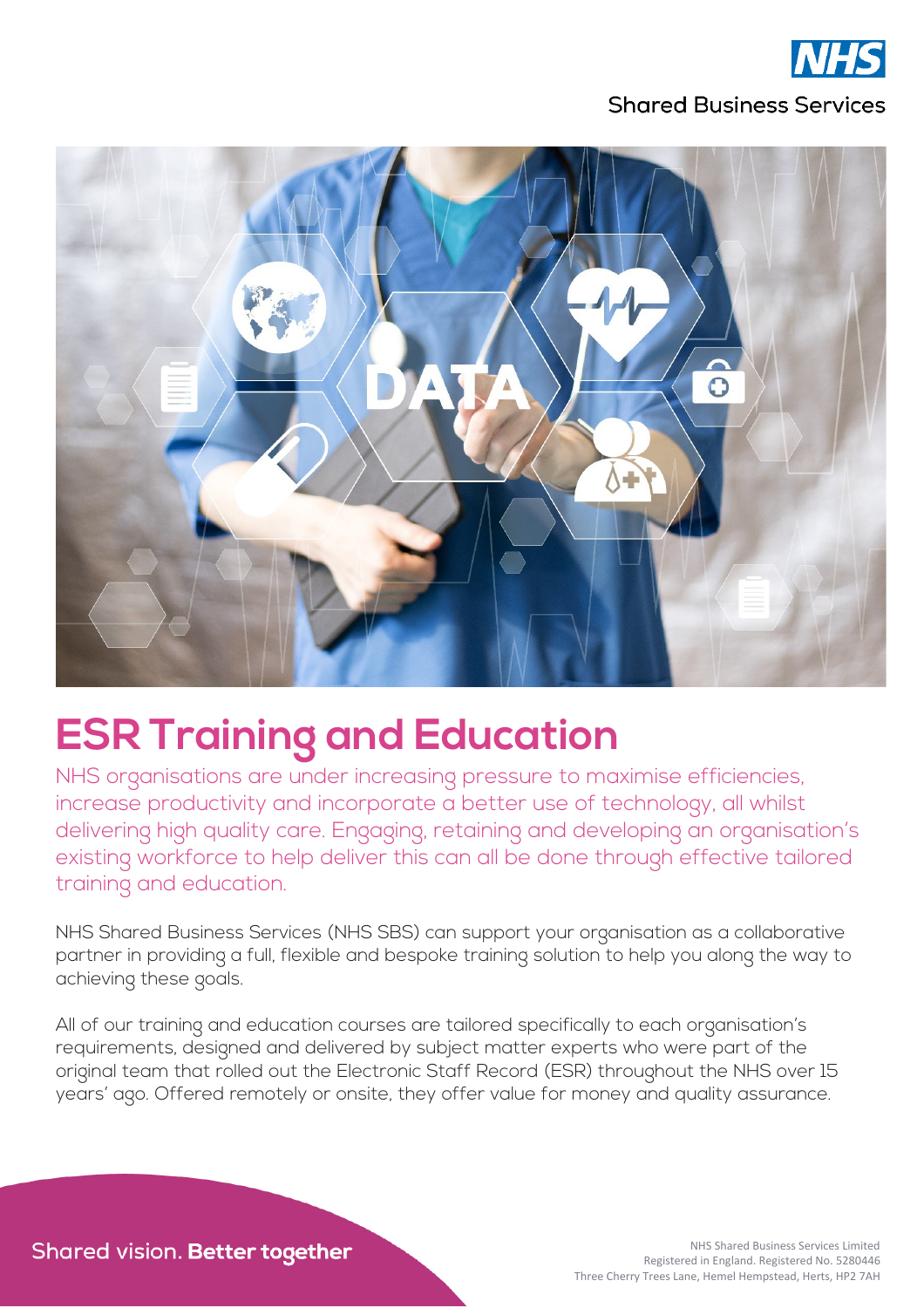

#### **Unlocking the Benefits – the Importance of Training**

When employees undergo training, it improves skills and knowledge of the role they perform which builds confidence in their abilities. It also increases efficiencies amongst other factors:

- Increased productivity and performance **Promotion from within**
- 
- 
- 
- 
- **IDREGONAL EXAMPLE IMPROVED EXAMPLE THE Uniformity of work processes ARE IMPROVED EXAMPLE INCOLLECT IN THE UNIFORMLY**
- Reduced supervision <br>■ Better workplace environment
	- Boosted morale and the state of the Improved and updated technology



#### **Training Solutions Tailored to Your Organisation**

Our full suite of personalised training and education courses is designed specifically to help NHS organisations realise the full benefits of ESR as the strategic workforce management system. As experts in ESR and as part of the NHS, we have a unique insight of the relevant systems and processes which enable us to tailor each course around your requirements.

#### **Systems Administration 1 Day Course**

Subjects in this training course can be tailored to your needs, covering key content such as: user account creation and maintenance; updating employee roles; workflow notifications; using local values such as Flexfields and lookups; managing folders efficiently.

#### **Workstructures 1 Day Course**

ESR is capable of many key things, however some of its capabilities are underutilised or not well known. Workstructures covers: user set up and organisation hierarchy; setting multiple locations; creating, maintaining and updating mass employee positions; employee requests and processes; shared services users; shared training centres.

#### Shared vision. Better together





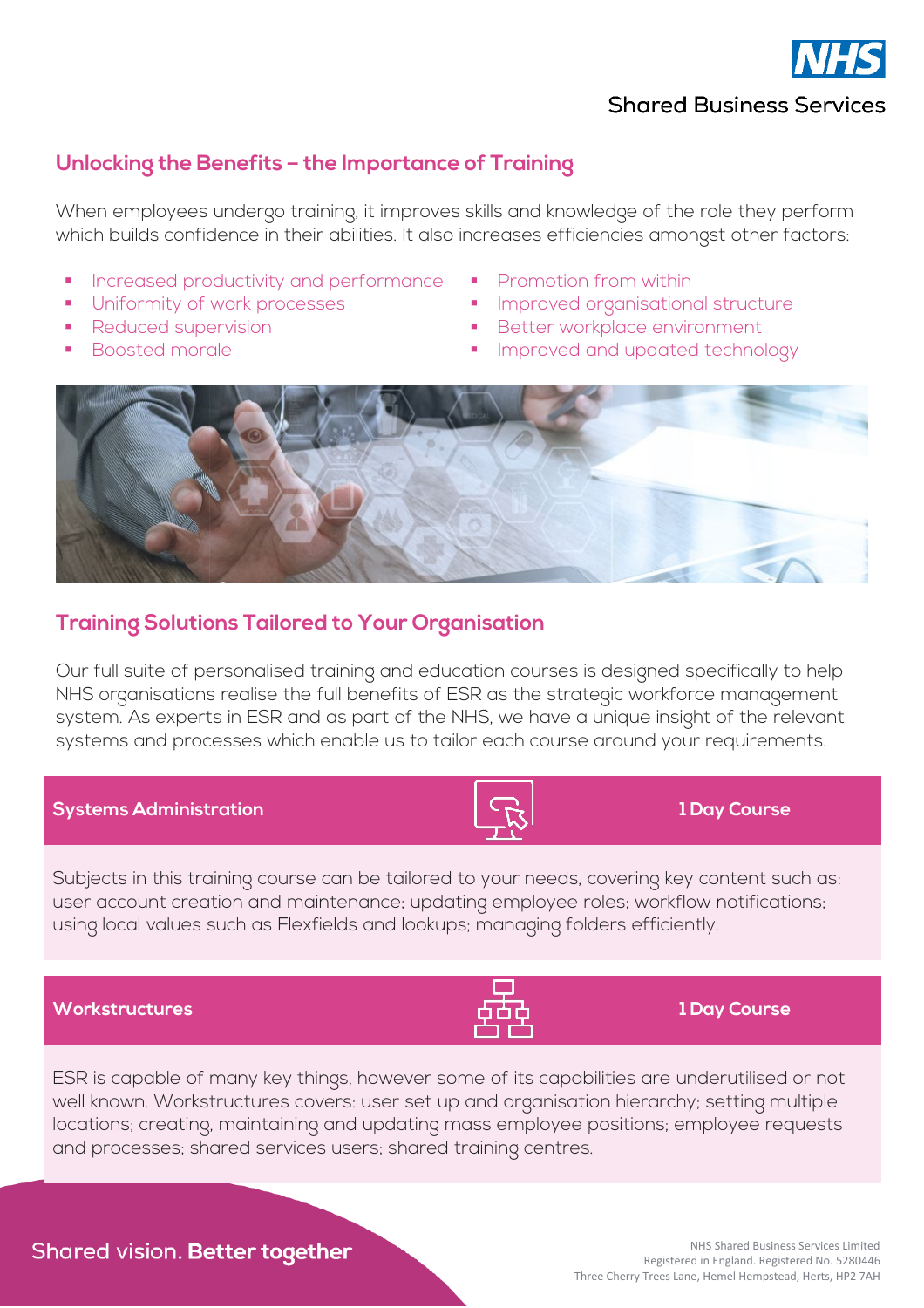

## **Shared Business Services**

## **Recruitment 1 Day Course**

Our flexible course covers key disciplines and housekeeping practices such as: managing recruitment activity; requisition and vacancies; applicants and statuses; maintaining conditional and unconditional employment offers, acceptances and regrets.

**HR Administration 1 Day Course**

Within this training programme, we can get you up to speed effectively with content such as: hires, terminations and re-hires; internal and external applicants; employment checks; managing data securely and effectively; grade steps and spot salaries; emergency contacts; managing multiple assignment changes.

**Absence Management 1 Day Course**

Get the most out of this function within ESR by learning more around: successfully viewing accruals; opening and closing absence entries; dealing with employee absence requests effectively; managing absence calendars.

This course will improve how you set up and use: new starters' payroll details; NI adjustments; permanent detail changes; multiple assignments; leaver processes; terminate non-primary

assignments; capture data effectively; web ADI; employee requests.

**Payroll Administration 1 Day Course** 

**Career and Oracle Learning Management 2 Day Course**

Our Career Management and Oracle Learning Management course specialises in guiding you in: key content around rating scales; competencies, competency types and requirements; creating suppliers, resources, courses, offerings, classes, learning certifications and customers; managing enrolments and subscriptions; creating learning histories.



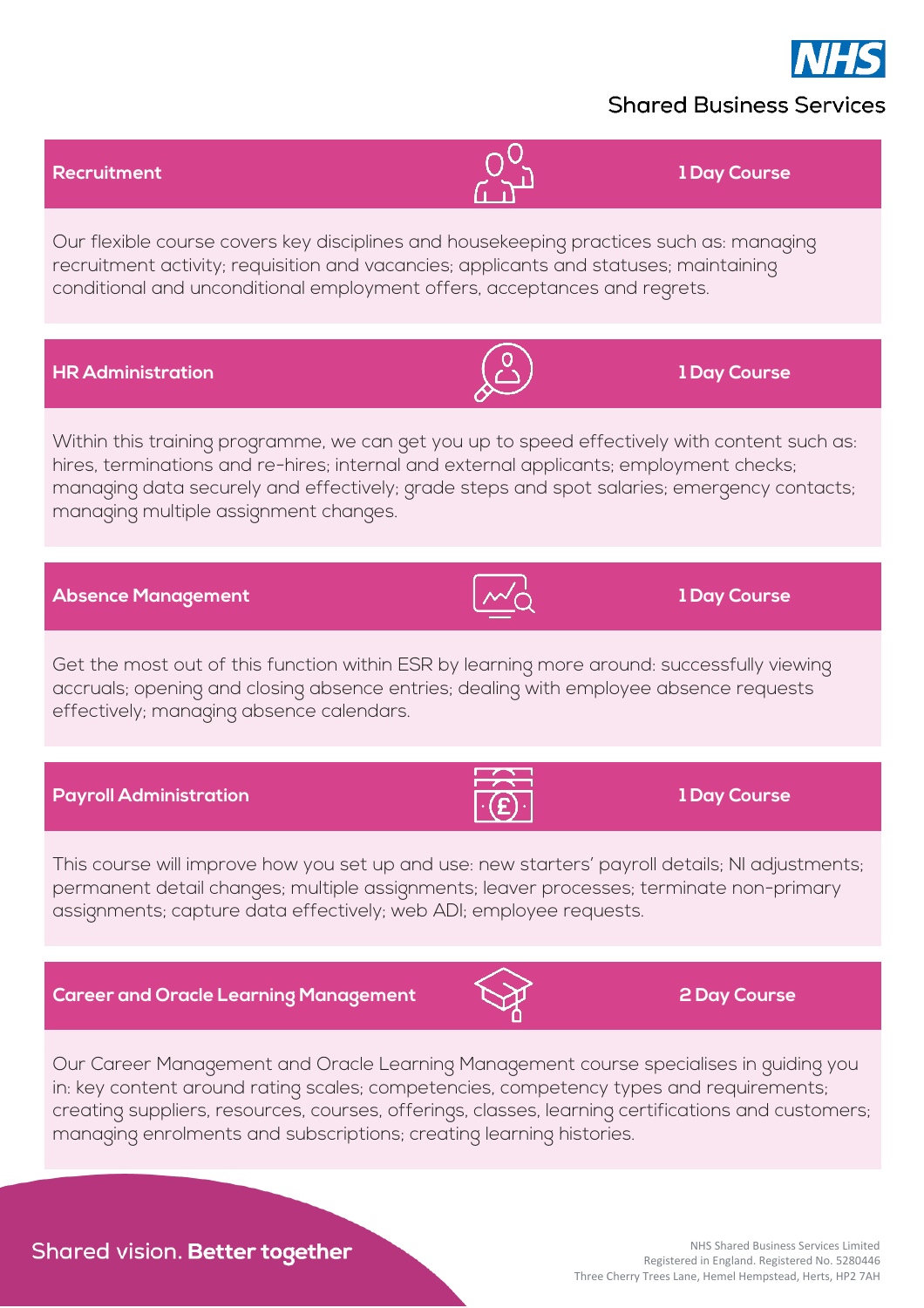# **Shared Business Services**

**Manager Self-service 1 Day Course**

This course provides a greater overview of Manager Self-service, designed to cover how to: update employee information; annual leave and absence – including the calendar; assignment changes; multiple supervisors; workflow notifications; hires; end employment; compliance and competencies; learning tasks.

**Performance Management Planning 1 Day Course**

Our Performance Management Planning course is tailored around the requirements of your organisation and provides more in-depth education on: rating scales; competencies and competency types/requirements; eligibility profiles; competency, objective and appraisal templates; creating and managing an objective library; questionnaire templates; performance management plans; updating objectives; planning administration; Manager Self-service (MSS) performance plans; Employee Self-service (ESS); appraisal management.

# **Why Partner with NHS Shared Business Services?**

Our team – some of which were originally employed to lead the ambitious ESR rollout having educated over 14,000 end users during this time– and our subject matter expertise, make us perfect partners to review, implement and train your workforce on getting the most out of ESR.

> Set up as a joint venture between the Department of Health and Social Care and private sector technology consultancy company, Sopra Steria, our scope and scalability, as well as our investment in new and existing technologies, provides you with a standardisation of service, enhanced quality and delivers greater value for money…

To find out more, contact us at [sbs.employmentservices.enquiries@nhs.net](mailto:sbs.employmentservices.enquiries@nhs.net) to have a noobligation conversation with our team to ascertain whether we can support you.